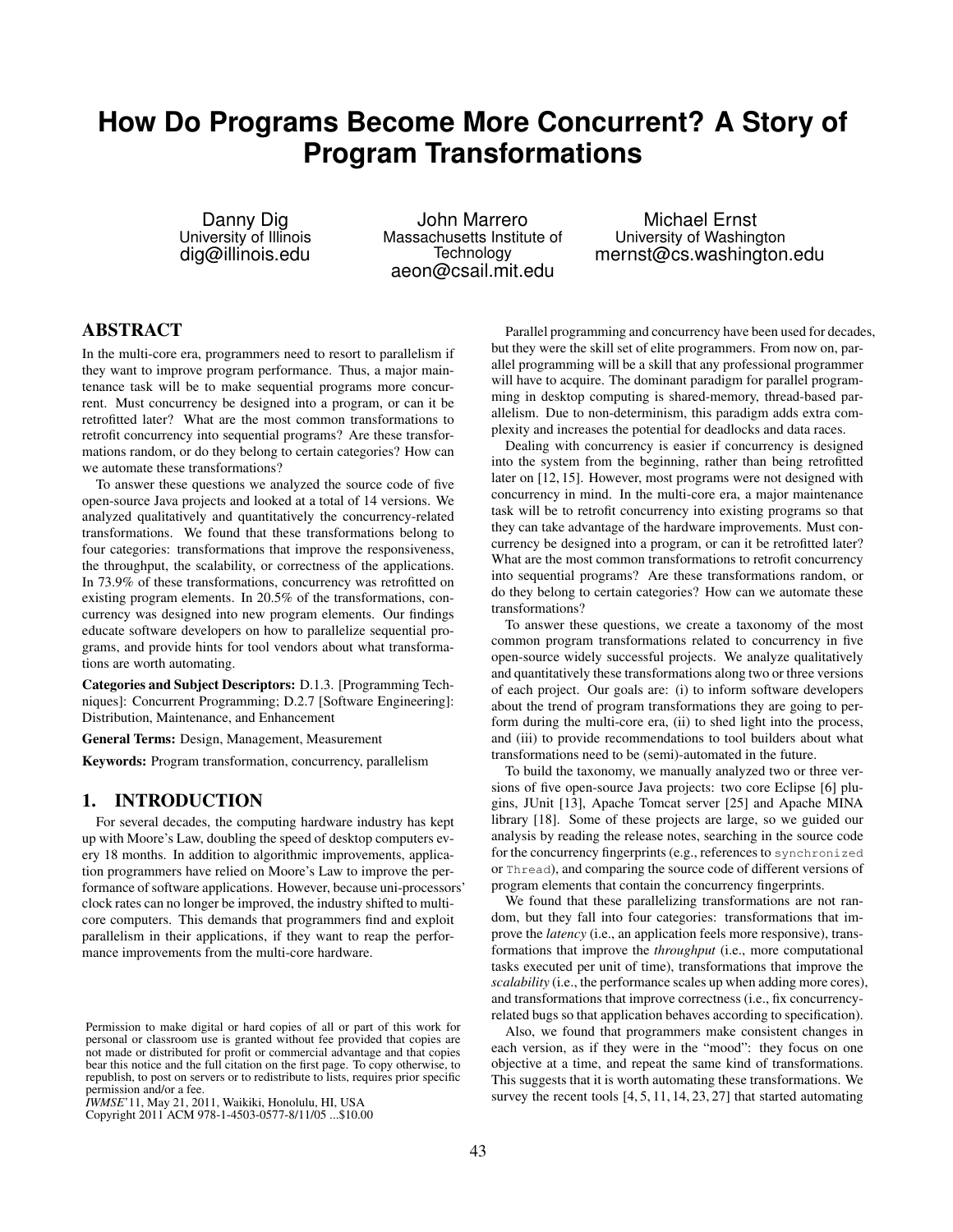transformations and found that while they support transformations for throughput, correctness, and scalability, they do not cover transformations for improving responsiveness.

In summary, this paper makes the following contributions:

- presents the results of a qualitative and quantitative empirical study about the common concurrency-related program transformations into five real programs (see Section 3). To the best of our knowledge, this is the first such study.
- presents some practical applications for the reported findings. First, it educates software developers on how others ported existing applications to use the multi-cores (Section 3.2). Second, it brings evidence that concurrency can be retrofitted later on (Section 4.1), and shows that it can be done in orderly fashion (Section 4.2). Third, it surveys the state-of-theart tools (Section 4.3) for making concurrency-related transformations and it provides hints for tool builders on which transformations are worth automating.

# 2. EXPERIMENTAL SETUP

### 2.1 Concurrency Fingerprints

Before we present the design of the experiment, we provide a gentle introduction to concurrency in Java. Java uses lock-based synchronization to achieve atomic execution of statements. In Java, every object has a built-in, *intrinsic* lock associated with it. Java provides a concise syntax to denote that a whole method body is protected by the intrinsic lock: the programmer simply adds the synchronized keyword to the method signature declaration.

When the programmer needs more flexibility in expressing atomicity, Java provides synchronized statements. Unlike synchronized methods, synchronized statements must specify the object that provides the lock; such locks are called *extrinsic* locks<sup>1</sup>. Synchronized statements are useful for improving concurrency by providing fine-grained synchronization: (i) they allow synchronization at finer level than whole method body, and (ii) they allow a more flexible locking scheme by allowing more than one lock to protect accesses to members of a class. In addition Java provides even more flexible  $locks^2$ .

Java programs use java.lang.Thread to execute concurrent work. Graphical toolkits also provide utility classes to run tasks in the UI event thread (e.g., javax.swing.SwingUtilities in Swing, or org.eclipse.swt.widgets.Display in SWT). The Java standard libraries include a package, java.util.concurrent, with several utility classes useful in concurrent programming.

### 2.2 Case Studies

We describe briefly each case study project, the versions that we analyzed, and the main concurrency-related themes in those versions.

We selected case studies that cover the whole lifecycle of concurrency. Two case studies (Search and DOM) are *infants* with respect to concurrency: they were freshly converted from sequential to parallel programs. Two case studies (Tomcat and MINA) are *veterans* with respect to concurrency: they were parallelized a long time ago, or they were designed with concurrency in mind. One case study (JUnit) is somewhere in the middle.

### *2.2.1 Eclipse Search*

org.eclipse.search is a core plugin in the Eclipse IDE. It handles Java-specific searches as well as general file search queries. We studied version 2.1.3 (March 2004), 3.0 (June 2004), and 3.3.2 (April 2008). A major theme in Eclipse 3.0 is improving the responsiveness of the IDE so that the UI feels more alive. Eclipse accomplished this goal by allowing long-running operations, such as search, to run in background threads.

# *2.2.2 Eclipse Java DOM*

org.eclipse.jdt.core.dom is a subcomponent of the core Java tooling in Eclipse. It contains a parser and the Abstract Syntax Tree (AST) nodes, as well as several utility classes. The AST DOM nodes are used by all Java plugins that display or manipulate Java source code. We studied versions 2.1.3, 3.0, and 3.3.2. According to the responsiveness theme, the AST DOM nodes are concurrently accessed from several tools (e.g., the method override indicator or the semantic coloring in the editor).

# *2.2.3 JUnit*

JUnit is a framework for executing test cases. It is the Java implementation of the xUnit family of testing frameworks. We studied versions 1.0, 3.8.2, and 4.0. JUnit 3.8.2's UI improved its responsiveness; in addition tests can be run in separate threads improving the throughput.

### *2.2.4 Apache Tomcat Server*

Apache Tomcat is a web container, or application server, enabling Java code to run in cooperation with a web server. Tomcat is the official Reference Implementation for the Java Servlet and the JavaServer Pages (JSP) specifications. We studied versions 4.1.1 (Oct 2003), 5.5 (Sept 2005), and 6.0 (Oct 2006). These versions fixed several concurrency-related bugs and improved scalability.

#### *2.2.5 Apache MINA*

Apache MINA is a network application framework which helps users develop high performance and high scalability network applications easily. It provides an abstract, event-driven, asynchronous API over various transports such as TCP/IP and UDP/IP via Java NIO. We studied versions 1.0 (October 2006) and version 1.1 (April 2007). Version 1.1 contains scalability improvements.

For each program version that we analyzed, first row presents its size (in LOC) and second row presents the total number of synchronized blocks.

### 2.3 Design of the Experiment

The projects that we analyzed range from a few KLOC to hundreds of KLOC. A thorough manual analysis of *all* source code changes in such large projects is not feasible. Below we describe the process that we used to guide our analysis for each project.

- We read the version-release documents for each project. These release documents are produced by the developers of the projects and usually describe the major architectural or design changes in each version. For Eclipse we used its help system, section Eclipse 3.0 Plugin Migration Guide, specifically the documents "Incompatibilities between Eclipse 2.1 and 3.0" and "Adopting 3.0 mechanisms and API". For Tomcat we used http://tomcat.apache.org/tomcat-5. 5-doc/changelog.html and for MINA we used http: //issues.apache.org/jira/browse/DIRMINA.
- We selected a version (say  $V_{conc}$ ) for which the documentation confirms major concurrency-related changes. Then we

<sup>&</sup>lt;sup>1</sup>Note that a programmer can also specify this as a lock

 $e^{2}$ e.g., ReentrantLock enables non-block-structured lock operations and fairness, ReadWriteLock enables to distinguish between reader and writer locks allowing multiple readers to execute concurrently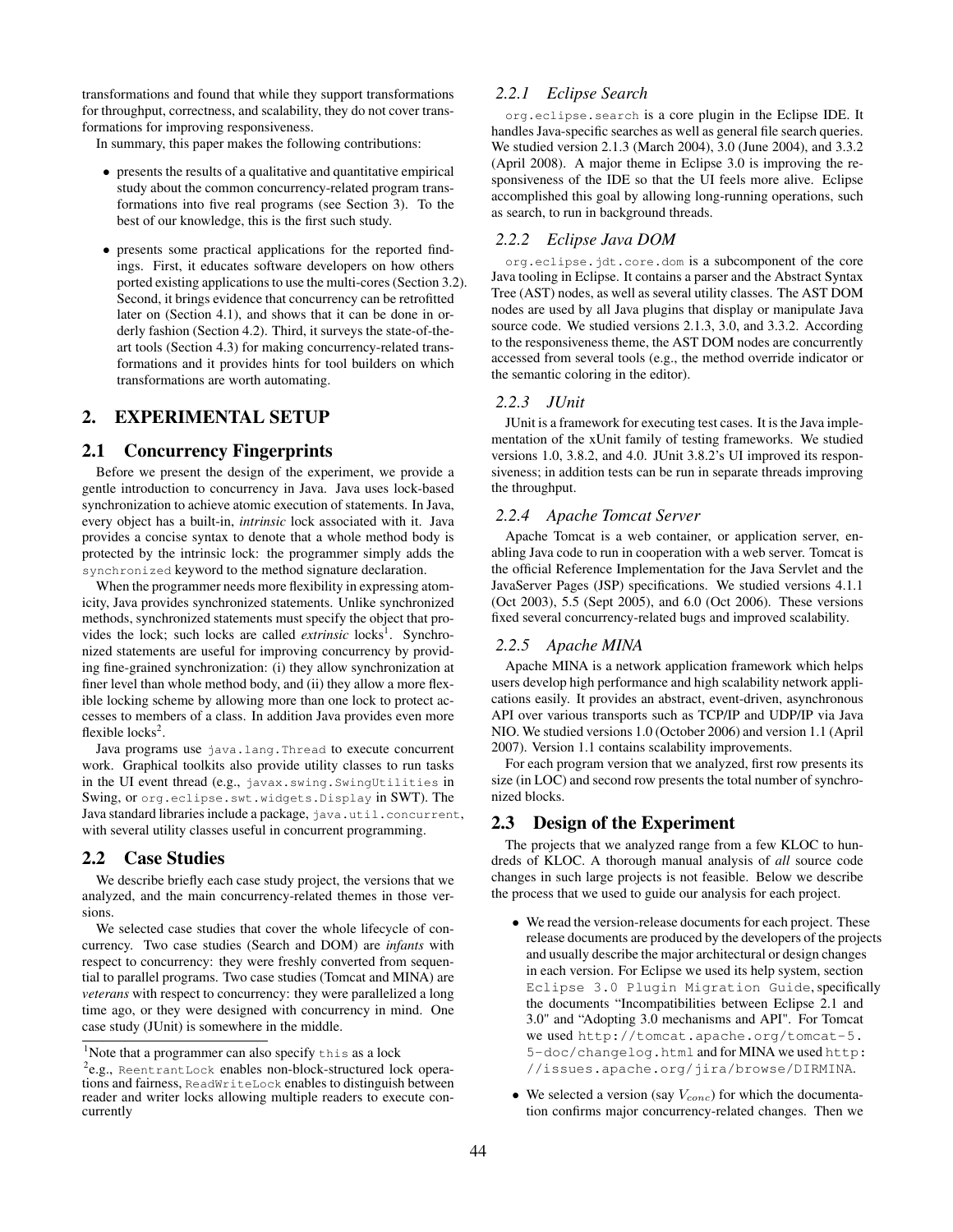|                  | Eclipse Search |          |       | Eclipse DOM            |       |        | <b>JUnit</b>      |       |      | Tomcat  |         |         | <b>MINA</b> |        |
|------------------|----------------|----------|-------|------------------------|-------|--------|-------------------|-------|------|---------|---------|---------|-------------|--------|
|                  | 2.1.3          | 3.0      | 3.3.2 | $\mathbf{\mathcal{R}}$ | 3.0   | 3.3.2  | 1.0               | 3.8.2 | 4.0  | 4.1     | 5.5     | 6.0     | 1.0         | 1.1    |
| Size [KLOC]      | 11             | 21<br>∠⊥ | 24    | 27                     | 52    | 62     | $\mathbf{\Omega}$ |       | 10   | 402     | 489     | 338     | 40          | 40     |
| # Synch Blocks   |                | 34       | 42    | 12                     | 10    | 121    | 15                | 20    | 18   | 921     | 152     | 108     | 422         | 211    |
| # Stmt./Method   | 2/2            | 23/11    | 28/14 | 3/9                    | 97/13 | 99/122 | 0/15              | 2/18  | 1/17 | 415/506 | 457/695 | 413/604 | 72/250      | 90/121 |
| #this/extr. Lock | 2/0            | 3/20     | 1/17  | 0/3                    | 82/15 | 82/17  | 0/0               | 2/0   | 1/0  | 51/364  | 73/384  | 75/338  | 13/159      | 6/84   |

Table 1: Statistics of the case-study programs for each version we analyzed: size in KLOC, total number of synchronized blocks. The third row presents how many of these synchronized blocks protect whole method bodies (and necessarily use the intrinsic locks) and how many are finer-grained at the statement level. For these statement level synchronized blocks, the fourth row presents how many of them use the intrinsic **this** lock vs. custom extrinsic lock.

searched the source code for the *fingerprints* of concurrent code (e.g., synchronized, Thread, etc.).

- For program elements (e.g., methods and classes) that contained concurrency artifacts, we manually analyzed how these program elements changed between the concurrent version  $V_{conc}$  and a previous major release, say  $V_{prev}$ . In addition, we analyzed the same program elements in one more version,  $V_{next}$ , after  $V_{conc}$ . This helped us to find how the previously introduced concurrency constructs evolved. We also searched for additional program elements in  $V_{next}$  that contain concurrency fingerprints.
- We recorded the kinds of concurrency-related changes (qualitative), and the number of distinct such changes (quantitative).

Table 1 presents some general statistics about the studied programs.

# 3. CONCURRENCY-RELATED PROGRAM TRANSFORMATIONS

A concurrency-related program transformation is an *addition*, *removal*, or *edit* of a concurrency artifact (e.g., synchronized, Thread, concurrent utility) to an existing or a new program element (e.g., class, method, statement).

In the programs that we studied, there are four objectives for making concurrency-related program transformations: improving latency, throughput, scalability, or correctness. Our hypothesis is that any particular concurrency-related transformation tries to achieve at least one of these four objectives. The same transformation can achieve more than one of the four objectives.

Subsection 3.2 lists all types of concurrency-related transformations that we found in the five case-studies. The webpage [2] presents before-and-after code examples for each transformation.

In subsection 3.2 we present each transformation under the objective it achieves in the case study where it comes from. In subsection 3.3 we give a more general categorization, by describing how each transformation can achieve more than one objective.

Section 5 concludes by addressing threats to validity.

# 3.1 Objectives for Concurrency Transformations

In the five case studies, the concurrency-related transformations were not random, but they fell into four objectives.

#### *Improve Responsiveness.*

Responsiveness measures how long it takes from the moment of asking for the result of a computation until a part of the result is available. To improve user satisfaction, an application should feel responsive, even when executing long-running computations. For example, in Eclipse, searching for all references to a program element can be a long-running operation. Because the search runs in a background thread, a user can still browse through the source code, or inspect the partial search results, before all search finishes.

#### *Improve Throughput.*

Throughput measures the amount of results that are computed per unit of time. To improve throughput, programmers break down computation so that processors can process data in parallel.

#### *Improve Scalability.*

It is desired that the speed up of a parallel application scales up when adding more processors. The upper bound for the speed up is inverse proportional with the percentage of computation that runs sequentially. In parallel programs, synchronization constructs often serialize the computation. Programmers fine-tune the fraction of synchronized code in order to improve scalability.

#### *Correctness.*

An application should behave according to its specification even when it is accessed concurrently from multiple threads. In an objectoriented sequential program, the class invariants need to hold only before method-entry and after method-exit. However, in a concurrent program, the same invariants need be preserved at all points where a context switch can occur, even in the middle of a method. To enforce these invariants, operations that manipulate the internal state need to be executed *atomically*. Furthermore, changes to an object's state need to be *visible* to other threads. In shared-memory, thread-based systems, synchronization is the most common means to achieve both atomicity and visibility.

# 3.2 Examples of Concurrency Transformations

# *3.2.1 Improving the Responsiveness*

#### *Separate UI and Computation Threads.*

In JUnit, concurrency is used to improve the responsiveness of the UI. JUnit 3.8.2 has three modes of displaying the results: a textual output on the console, one Swing UI and one AWT UI. If the tests ran in the UI thread, the UI would block until all tests finished executing, thus preventing a user from stoping a test run in the middle. To prevent blocking the UI while tests run, TestRunner uses two threads: one for the UI, and another one (spawned from the UI) in which it runs all tests.

#### *Delegate Computation to Event Dispatching Thread.*

As an alternative to spawning a new thread, graphical applications can delegate computation to a special dedicated *event dis-*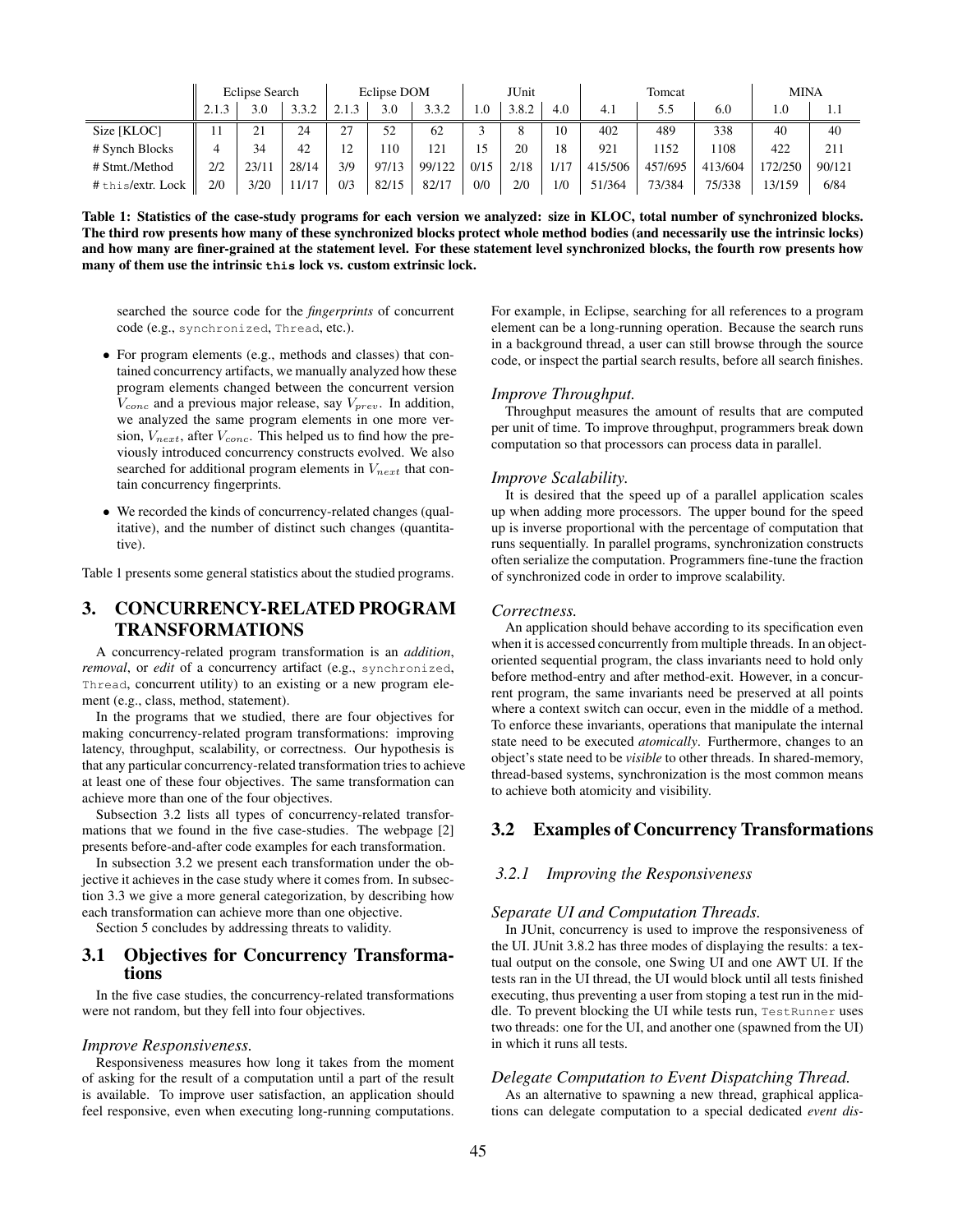*patching thread* for handling GUI events (e.g., mouse click, pressed button).

In addition, this is also an alternative to using synchronized blocks to ensure thread safety. Graphical applications can delegate thread safety by confining the UI update operations to a single thread.

For example, JUnit updates the progress indicator bar inside a runnable, scheduled for asychronous execution in the event dispatching thread. The class javax.swing.SwingUtilities provides a method invokeLater for non-blocking, *asynchronous* execution of a runnable – a runnable's run method is executed after all pending events have been processed. SwingUtilities also provides a method, invokeAndWait, for *synchronous* execution of a runnable – the invoking code blocks until all pending events have been processed *and* the runnable's run method was executed:

public void testEnded (String stringName) {

```
. . .
  Swing Utilities, invokeLater (
    new Runnable () {
    public void run ()
       if (fTestResult != null)f {Counter Panel}. setRunValue (f TestResult. runCount())
          ;<br>f Progress Indicator . step (f Test Result . run Count ( ),
                                  fTestResult.wass Successful();
       }
     }
     }
  ) ;
}
```
Eclipse's SWT toolkit uses a similar utility class, Display, which provides asyncExec(Runnable) and syncExec(Runnable) for scheduling the runnable in the SWT event thread. Eclipse's Search plugin uses both methods.

#### *Method Object with Runnable.*

A long-running computation can be encapsulated in an object whose API offers a run method. Depending on the value of a parameter passed to run, the computation executes in the main thread, or in a background thread. The following code snapshot illustrates this idiom in Eclipse Search:

```
run (run In Separate Thread, new Replace Operation () {
    protected void doReplace (IProgressMonitor pm) {
       replace (pm, replace Text);
      }
    \});
```
#### *3.2.2 Improving the Throughput*

#### *Introduce Loop Parallelism.*

Loop-parallelism [17] is an idiom used to parallelize iterations of a computationally intensive loop. The loop computation is split among several threads, with each thread executing the same operations on a subset of the whole data. At the end of the computation, the partial results are assembled to form the final result.

In JUnit, TestSuite represents a collection of tests. Its run method iterates over all the tests in a test suite, and calls runTest, which runs a particular test and reports the results in the Test Result:

```
class TestSuite
public void run (TestResult result) {
 for (Enumeration e= tests (); e.hasMoreElements (); ) {
    if (result should Stop() )break ;
    Test test = (Test) e.nextElement();
    runTest(test, result);}
}
```
Notice that there are no loop-carried dependencies over individual iterations. Therefore, this loop can be split into iterations that execute in parallel. ActiveTestSuite refines the behavior of TestSuite by overriding the "hook" method runTest. The refined implementation of runTest spawns a new thread in which it runs a test:

```
class ActiveTestSuite
public void runTest (final Test test, final TestResult
     result \{Thread t = new Thread()public void run () {
    try \{\int test.run (result);
    \} finally {
         ActiveTest Suite . this . run Finished () ;}
  } } ;
  t. start();
}
```
### *3.2.3 Improving the Scalability*

#### *Reducing the Duration of the Held Lock.*

Rather than holding a lock for the duration of a long-running operation that does not need be synchronized, a lock can be released and re-acquired later. This enables other waiting threads to grab the lock and continue execution. Below we show an example from Eclipse's Search plugin. Notice that the lock is released during the long-running operation that opens and renders the window dialog:

```
public boolean okToClose () {
  . . .
  synchronized (this) {
     fWindowClosingDialog= createClosingDialog ();
  }<br>fWindowClosingDialog . open () ; // long−running
  synchronized (this)
     fWindowClosingDialog= null;
  }
}
```
### *Copy-then-Iterate.*

Holding a lock while iterating over a collection and executing a long-running operation prevents other threads from executing. Instead of holding a lock during the whole iteration, one could hold a lock just to copy the collection, then release the lock while iterating over the copy. We illustrate this idiom in Eclipse's Search plugin:

```
void fire Starting (ISearchQuery query) {
  Set copiedListeners= new HashSet();
  synchronized (fListeners)
    \texttt{copiedLists} . addAll (fListeners):
  }
  It erator listeners = copied Listeners. it erator ();
  while ( 1 is teners. hasNext () ) {
    I Query Listener l = (I Query Listener ) listeners . next ();
    l.queryStarting(query);
  }
}
```
Notice that this idiom prevents interference among concurrent threads, since the copied collection is a local, stack-confined object. This "snapshot" style iterator uses a reference to the state of the collection at the point when the iterator was created. However, the copied collection will not reflect additions, removals, or changes to the original collection since the iterator was created.

#### *Using Atomic Classes.*

java.util.concurrent.atomic APIs support lock-free threadsafe programming on single variables. For example, AtomicInteger wraps an integer value and provides APIs like getAndIncrement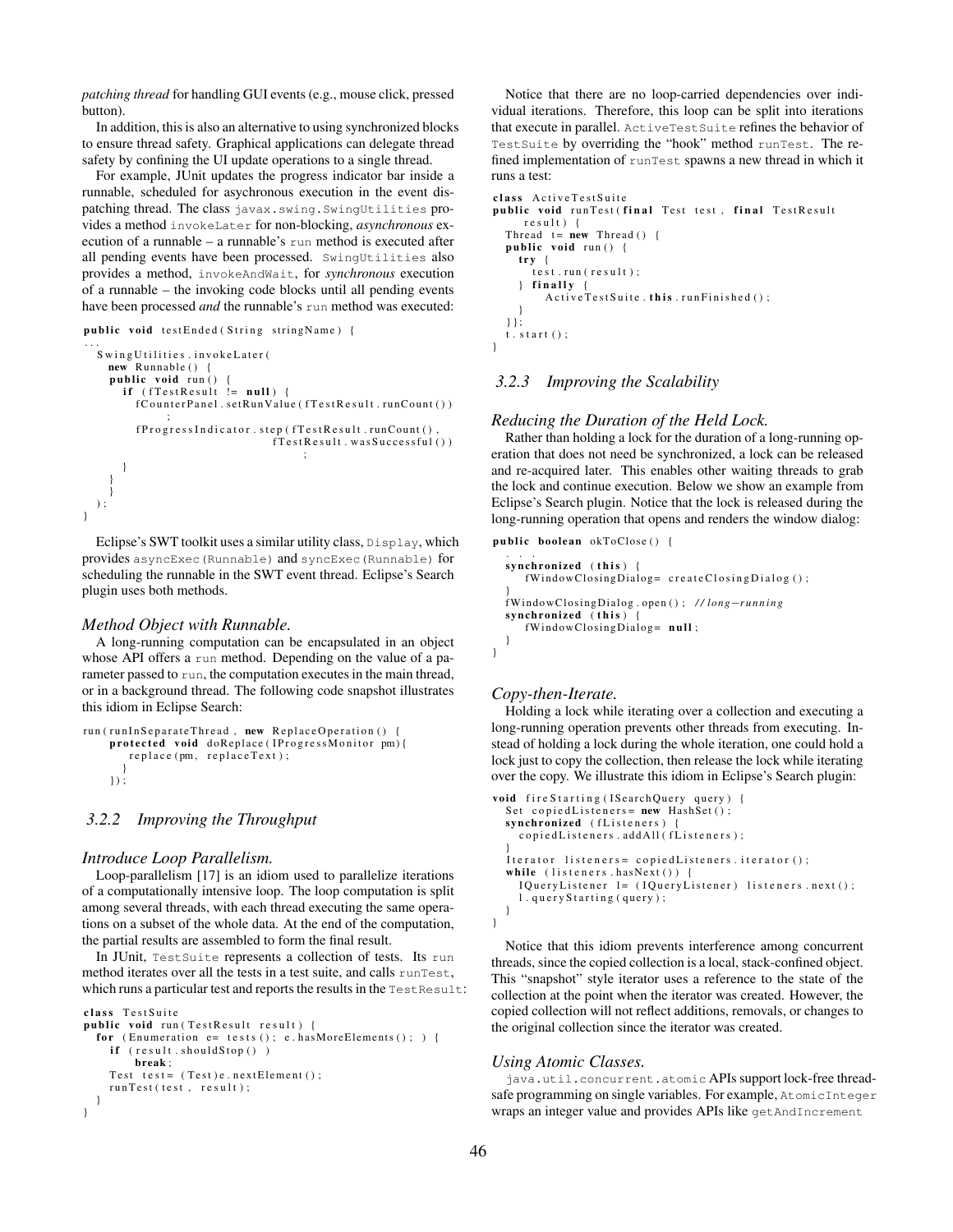or compareAndSet that execute two operations atomically. The atomic classes are implemented using efficient *compare-and-swap* hardware instructions. Under low to moderate contention, atomics scale better than locks [12].

#### *Using Concurrent Collections.*

The new java.util.concurrent APIs in the Java standard libraries provide scalable alternatives to previous collection data structures. For example, ConcurrentHashMap is an efficient implementation of Hashtable that allows several readers to execute concurrently (without blocking). It allows a number of writers to execute concurrently (without blocking) by splitting the range of hash values into different hash buckets.

We found several examples of conversions from old collections to concurrent collections and from primitive types to atomics in both MINA and Tomcat.

### *3.2.4 Correctness*

Concurrency is gradually refined in consecutive versions of realworld programs. For example, in servers like Tomcat which were designed from the beginning to be concurrent, we noticed additions of synchronization blocks. We could correlate some of them with bug reports and patches saying that the change was triggered by either insufficient or inexistent previous synchronization.

#### *Add Synchronized Block.*

This idiom add synchronization protection to a previously unprotected field access.

#### *Coarsen synchronized block.*

If a previously synchronized block did not cover all the shared fields involved in an class invariant, developers expanded the synchronization block over to cover the shared fields.

#### *Thread-safe Lazy Initialization.*

Lazy initialization of fields needs to be thread-safe, i.e., prevent multiple threads from initializing the same field. Below is an example from Eclipse's DOM AST. Notice that the lock is acquired only if the field is not initialized:

```
public SimpleName getName () {
  i f ( t h i s . typeName == n u l l ) {
     // lazy init must be thread−safe<br>synchronized (this){
       if (this \t typeName == null) {
         preLazyInit();
         this . typeName = new SimpleName (this . ast);
         postLazyInit (this .typeName, iNameProperty());
       }
    }
  }<br>return this.typeName;
}
```
#### *Change Lock Object.*

Rather than using this, the default lock for synchronized blocks, fields that are aliasing objects passed as method arguments need to be protected by the same lock that protects the method argument. In the example below, the lock object was changed from this to the collection that the block protects:

```
public void add Listener (I Search Result Listener 1) {
 synchronized (fListeners) {
    fListeners. add(1);
  }
}
```
# 3.3 Summary of Transformations

Table 2 lists the concurrency-related transformations that we found in the five case studies.

We label these transformations depending on (i) whether new concurrency constructs were added or existing concurrency constructs were changed, and (ii) whether the concurrency constructs are applied to existing program elements, or to new program elements. Based on theses combinations, the table below shows three outcomes<sup>3</sup>: concurrency was retrofitted, designed, or modified.

|             |         | Code        |          |  |  |
|-------------|---------|-------------|----------|--|--|
|             |         | existing    | new      |  |  |
| Concurrency | changes | modified    | N/A      |  |  |
|             | new     | retrofitted | designed |  |  |

Sometimes, the concurrency fingerprints (Section 2.1) in versions  $V_1$  and  $V_2$  were associated with program elements (e.g., classes, methods, fields, statements) that exist in both  $V_1$  and  $V_2$ . For example, field StandardSession.accessCount exists in both Tomcat 5.5 and Tomcat 6.0. However, in the latter version its type was converted from int to AtomicInteger. We notice that programmers add *new concurrency* to an *existing* program element, thus we say that concurrency was *retrofitted*.

Other times, the concurrency fingerprint was associated with a program element that we could not find in the previous version that we took into account. For example, in JUnit\_3.8.2, we found that class ActiveTestSuite was using threads to launch new tests. However, we could not find this class in the previous version that we took into account, i.e., JUnit\_1.0. Thus we could only infer that programmers added a brand new program element that contained a concurrency idiom from the first time when the element was introduced, i.e., *new concurrency* was added to a *new* program element. In this case we say that concurrency was *designed* into the program element from the beginning.

Other times, we found changes in concurrency constructs that related to program elements existing in both versions. For example, EclipseSearch\_3.3.2 plugin contains some synchronized statements in method AbstractTextSearchViewPage.addQuery. In the previous version that we took into account, i.e., version 3.0, we found the same method addQuery. In this version, the statements were synchronized on a different lock. In this case, we say that concurrency was *modified*.

*Adding synchronized blocks* is a transformation that cross-cuts most other transformations, since synchronization blocks are the primary construct from which the other transformations are made of. Therefore, we distinguish between adding synchronized blocks as a side effect of a transformation vs. adding synchronization blocks because the previously parallelized code was insufficiently synchronized. In Table 2 we report only the latter; these changes are correlated with bugs reports.

The last column of Table 2 links these transformations with objectives for making concurrency-related transformations in the five case studies.

# 4. SUMMARY OF FINDINGS

Several observations arise from this study. For example, the same kind of transformation can be used to achieve different objectives (latency, throughput, scalability, correctness).

Using data from Table 2, we answer three questions.

<sup>&</sup>lt;sup>3</sup>note that for brand new program elements, concurrency constructs did not exist before, so they can't be changed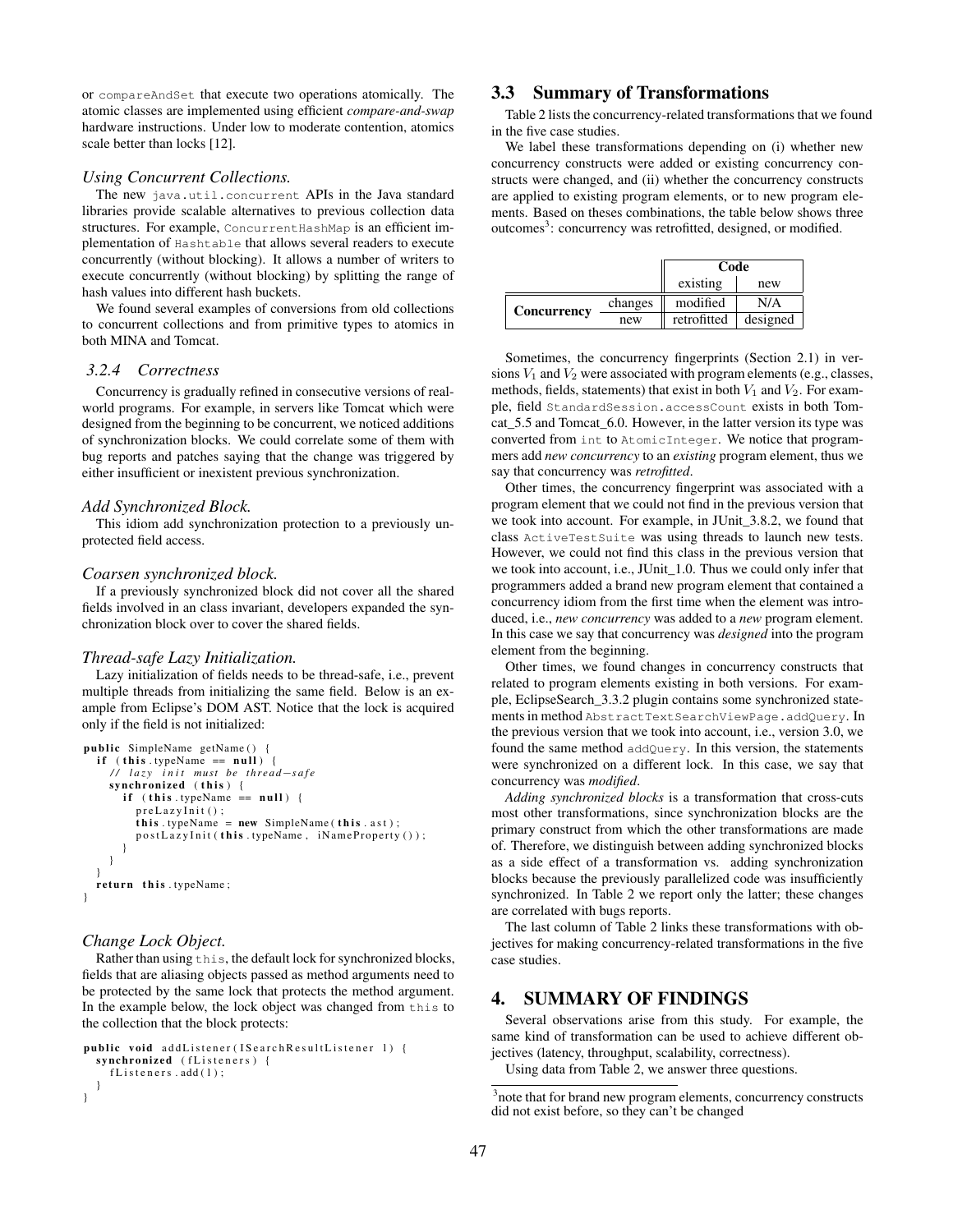|                             | Search                  | Search                  | <b>DOM</b>              | JUnit                   | Tomcat                | Tomcat                | <b>MINA</b>           | Objective    |
|-----------------------------|-------------------------|-------------------------|-------------------------|-------------------------|-----------------------|-----------------------|-----------------------|--------------|
|                             | $2.1.3 \rightarrow 3.0$ | $3.0 \rightarrow 3.3.2$ | $2.1.3 \rightarrow 3.0$ | $1.0 \rightarrow 3.8.2$ | $4.1 \rightarrow 5.5$ | $5.5 \rightarrow 6.0$ | $1.0 \rightarrow 1.1$ |              |
| Spawn new Threads           |                         |                         |                         | $3_D$                   |                       |                       |                       | Res/Thrp     |
| Deleg to Evt. Disp. Thread  | $7_R$                   |                         |                         | $9_D$                   |                       |                       |                       | Res/Corr     |
| Method Obj. Runnable        | 4R                      |                         |                         |                         |                       |                       |                       | <b>Res</b>   |
| Loop Parallelism            |                         |                         |                         | $1_D$                   |                       |                       |                       | Thrp         |
| <b>Reduce Lock Duration</b> |                         |                         |                         | $2_M$                   |                       |                       |                       | Res/Sca      |
| Copy-then-iterate           | $5_R$                   |                         |                         | $2_R$                   |                       |                       |                       | Res/Sca/Corr |
| Use Atomic Classes          |                         |                         |                         |                         | $27_D$                | $10_R$                | $5_R$                 | Sca/Corr     |
| Use Conc. Collections       |                         |                         |                         |                         |                       | $1_R$                 | $32_R$                | Sca/Corr     |
| Add Synch. Block            |                         | $3_R$                   |                         |                         | $15_R$                |                       |                       | Corr         |
| Coarsen Synch. Block        |                         |                         |                         |                         | $6_M$                 |                       |                       | Corr         |
| Lazy Initialization         |                         |                         | $78_R$                  |                         |                       |                       |                       | Corr         |
| Change Lock Object          |                         | $3_M$                   |                         |                         |                       |                       |                       | Corr         |
| Use ThreadLocal             |                         |                         |                         |                         | 5 <sub>D</sub>        |                       |                       | Sca/Corr     |
| Remove Synch. Block         |                         | $1_M$                   |                         |                         |                       |                       |                       | Res/Sca      |

Table 2: Concurrency-related transformations in the five case studies. We mark with  $_R$  the transformations that added new concurrency to existing program elements (i.e., concurrency was retrofitted), we mark with  $_D$  transformations that added new concurrency to new program elements (i.e., concurrency was designed), and we mark with  $_M$  transformations that change concurrency already present in existing code (i.e., concurrency was modified). The last column correlates the transformations with objectives (Res = Responsiveness, Thrp = Throughput, Sca = Scalability, Corr = Correctness)

# 4.1 Q1: Is Concurrency Designed into a Program, or Is It Retrofitted?

Table 2 shows several cases when concurrency was added to a program element that existed in both versions of the program, thus concurrency was *retrofitted*. It also shows cases when concurrency was added to a program element that exists only in the latter version, thus concurrency was designed into that program element. It also shows cases when programmers modified existing concurrency constructs. The table shows that the same concurrency idioms can be applied when retrofitting or designing concurrency.

Most importantly, by summarizing the data, we find that in 73.9% (162/(162+45+12)) of transformations, concurrency was retrofitted, i.e., bolt-on existing program elements, whereas in 20.5% of the cases concurrency was designed from scratch into program elements. In 5.4% of transformations, previously existing concurrency was modified.

These 5 case studies show that indeed it is possible to retrofit concurrency.

# 4.2 Q2: Is There a Process for Working with Concurrency?

Looking at the kinds of transformations that were applied between two versions of a program, we see that they are not random, but they are *consistent*. For example, we see that programmers improved the latency of EclipseSearch between versions 2.1.3 and 3.0, while they improved scalability and fixed correctness bugs between 3.0 and 3.3.2. Similarly, we see that Tomcat and MINA programmers focused on improving the scalability and correctness. In Eclipse DOM, the objective is to make the program thread-safe.

Thus, in programs that are being prepared for introducing concurrency later (e.g., DOM), programmers focus on making the code thread-safe. In programs where they are just introducing concurrency (e.g., Search, JUnit), the focus is on improving performance (e.g., latency or throughput). In programs that have been parallelized a long time ago, programmers focus on improving scalability. Thus, we see a recurring pattern: first make a program *right* (i.e., thread-safe), then make it *fast*, then make it *scalable*.

The data in Table 2 shows another trend. Even when programmers have a wide choice of transformations for achieving the same objective, they repeat the same kind of transformation, as if they were in the "mood" for making that transformation. For example, when MINA programmers were in the "mood" of using concurrent collections, they have made 32 changes of the same kind. This is consistent with the findings of Murphy-Hill et al. [19] that show that programmers repeat the same kind of refactoring within a short time-period. Since many of the transformations in these 5 case studies are repetitive, they are worth to automate.

# 4.3 Q2: How Do Current Tools Support These Transformations?

In the refactoring community there is a recent surge of interest [4, 5, 11, 14, 23, 27] on automating refactorings for concurrency and parallelism.

We survey this recent work in the light of the transformations and the trends that we noticed in the five case study programs. The good news is that the new breed of tools are automating transformations that appear in real world programs. For example, Concurrencer [4] supports refactorings for converting to Atomic classes, concurrent collections, and task parallelism for recursive divide-and-conquer algorithms. ReLooper [5] is a refactoring tool that enables loop parallelism using Java's ParallelArray. Reentrancer [27] improves thread-safety by converting global data into thread-local data, while Immutator [14] helps convert a mutable class into an immutable class. Relocker [23] helps programmer switch from built-in locks to more flexible locks.

While these tools automate refactorings for improving correctness [4, 14, 27], throughput [4, 5], and scalability [4, 23], none of them supports refactorings for improving latency. Refactorings for extracting a lengthy computation into an asynchronous computation are desperately needed. It appears that in three of the five case studies programmers initially use multi-threading for improving application responsiveness.

Refactoring tools need to support the whole lifecycle of concurrency. While current tools focus on introducing concurrency into sequential programs, the real-world data shows that developers revisit concurrency decisions they have made in the previous versions. As of now, only one tool [23] lets the programmer change existing built-in Java locks with more flexible locks. As more and more programs become concurrent, it is imperative to develop tools that let the programmer quickly explore several choices. This is extremely important for making existing parallel programs more scalable.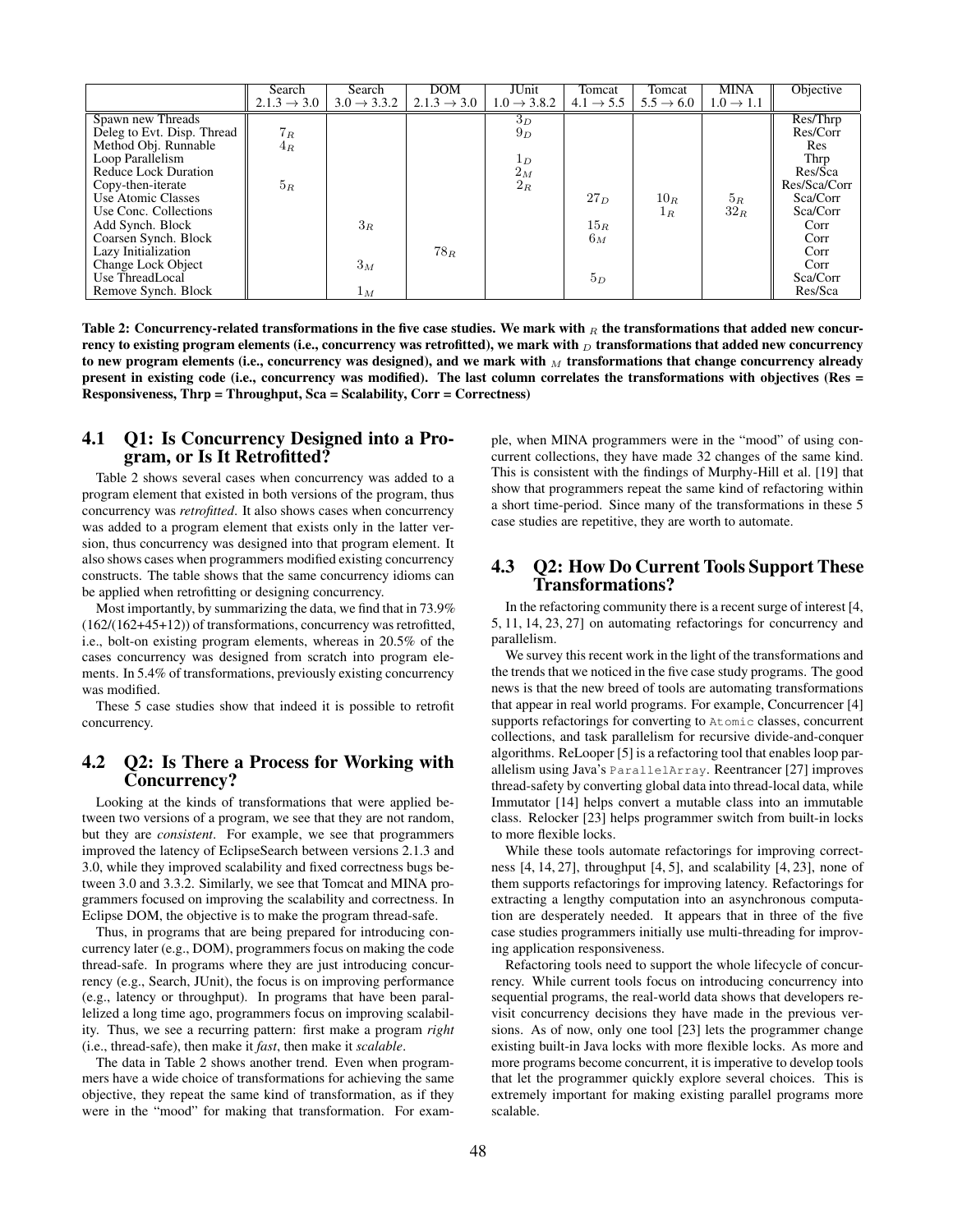# 5. THREATS TO VALIDITY

#### *Internal Validity.*

One could ask whether our retrospective analysis and classification of the prallelizing transformations reflects the real intent of the developers of these projects. For three projects (Eclipse Search, Eclipse DOM, and JUnit) we confirmed with the developers that indeed our classification reflects their intent. For Tomcat, we were able to trace many of the concurrency changes to bug reports.

Also, with respect to noticing trends of transformations in real programs, we only looked at three versions that are relatively far apart. This can introduce noise. For example, the transition from JUnit 1.0 - 3.8.2 is an outlier since it is the only case where developers made changes with respect to all four concurrency objectives. Had we picked versions that were closer, we could have noticed changes that are more consistent. In addition, studying finergrained deltas could shed even better light in answering whether concurrency is retrofitted or designed. We hypothesize that in some of the 20% of the program elements where concurrency appeared to be designed from the beginning we could find that concurrency was retrofitted, had we found the origin of that program element. Also, in the 5% of the transformations where concurrency was modified, we cannot tell whether concurrency was retrofitted or designed, unless we trace the origin of that program element. We leave such fine-grained analysis for future work.

#### *External Validity.*

We only looked at five projects, they were all developed in Java, and they were all open-source. Maybe other projects would not display the same program transformations. Also it may be the case that since several of these programs have been around for many years, retrofitting parallelism was the only option there. Maybe for newer projects currently being developed, parallelism is part of the design from the start.

We have several reasons to believe that the trends we saw in these projects could generalize to other projects. First, the projects that we looked at were developed by different teams, with contributors from a large open-source community. Therefore, there is a diversity of transformations in each project. Second, although in this study we only looked at Java programs, the transformations themselves are not language-specific. Even the transformations that involve java.util.concurrent library have equivalents in other parallel libraries (e.g., TBB [24] for C++ and TPL [26] for C#). We expect a similar range of transformations for other languages that use shared-memory, thread-based parallelism. Third, our classification is not complete: studying more projects would reveal new kinds of transformations. While we might discover new objectives like improving fault tolerance, we expect that the majority of the transformations would fall under one of the four major categories: improving responsiveness, throughput, or scalability, or fixing concurrency bugs. Fourth, our definitions of retrofitting or designing concurrency refer to individual program elements, not to whole programs. Concurrency can be designed even in a project that has been around for many years, if concurrency is introduced along with new program elements.

# *Reliability.*

A detailed analysis of transformations at the class and method level is available online [2], along with the source code for the versions we analyzed. This allows an interested reader to replicate our results.

# 6. RELATED WORK

Mattson et al. [17] present a comprehensive catalog of patterns for parallel programming. Their catalog accomodates patterns and idioms for a large class of parallel programming architectures, including high-performance computers. Lea [15] and Goets et al. [12] wrote similar catalogs for concurrency patterns in Java. In contrast, our goal is not to document all patterns for writing concurrent programs, but we are interested in finding what are some of the patterns that are most commonly used in practice. Our focus is on the transformation process to convert a sequential Java program to concurrency, whereas patterns are often the end target of such transformations.

Some of the transformations that we identified have been long known to the high-performance computing (HPC) community. For example, *Loop Parallelism* is one of the traditional approaches in HPC, where the majority of algorithms are expressed in terms of iterative constructs. The OpenMP API was created primarily to support parallelization of loop-driven problems. OpenMP supports parallel loop execution and *reduction* operations that combine the partial results (e.g., summing the partial results).

Most empirical studies on concurrency have focused on finding the patterns for concurrency bugs. Chandra and Chen [1] collect 12 concurrency bugs from three applications. Farchi et al. [9] analyzed the concurrency-related bugs in code written by students. Lu et al. [16] conducted an extensive study of 105 real-world concurrency bugs from 4 open-source large projects. However, as far as we know, ours is the first empirical study to characterize concurrency-related transformations in real code.

The closest work to ours is an empirical study [21] conducted by Pankratius et al. on parallelizing four applications. While the authors describe the transformations they have introduced in the sequential application, the study does not intend to present the evolution of those case studies by tracing several versions, neither provides a taxonomy of transformations. Like us, the authors conclude that refactoring tools for parallelism can have a significant impact.

There is a plethora of tools for automatically detecting concurrencyrelated bugs. We mention Atomizer [10] for detecting atomicity violations and Eraser [22] for detecting dataraces in lock-based multithreaded programs.

Everaars et al. [7] report on their experience with converting a Fortran 77 sequential application into a concurrent application. They have used *coarse-grain* transformations to plug sequential modules into a new multi-threaded executable. The heart of their approach is finding and expressing the sequential modules, as well as the communication patterns between these modules and the framework. They use a language, MANIFOLD, to express the coordination and communication protocol.

Converting sequential programs to concurrency is much in the spirit of other efforts in the past for retrofitting architectural qualities: retrofitting type-safety in unsafe legacy code [20], converting legacy C code into C++ [8, 28], retrofitting security in unsecure legacy systems [3]. Although one can argue that such architectural qualities should be designed in the system, often they need to be retrofitted later on.

# 7. CONCLUSIONS

With the advent of the multi-core era, concurrency will have to be retrofitted into existing sequential applications. Our empirical study of concurrency-related transformations in five widely used open-source applications shows that in 73.9% of the cases concurrency was successfully retrofitted in existing program elements, in 5.4% of the cases, concurrency was modified in existing elements,